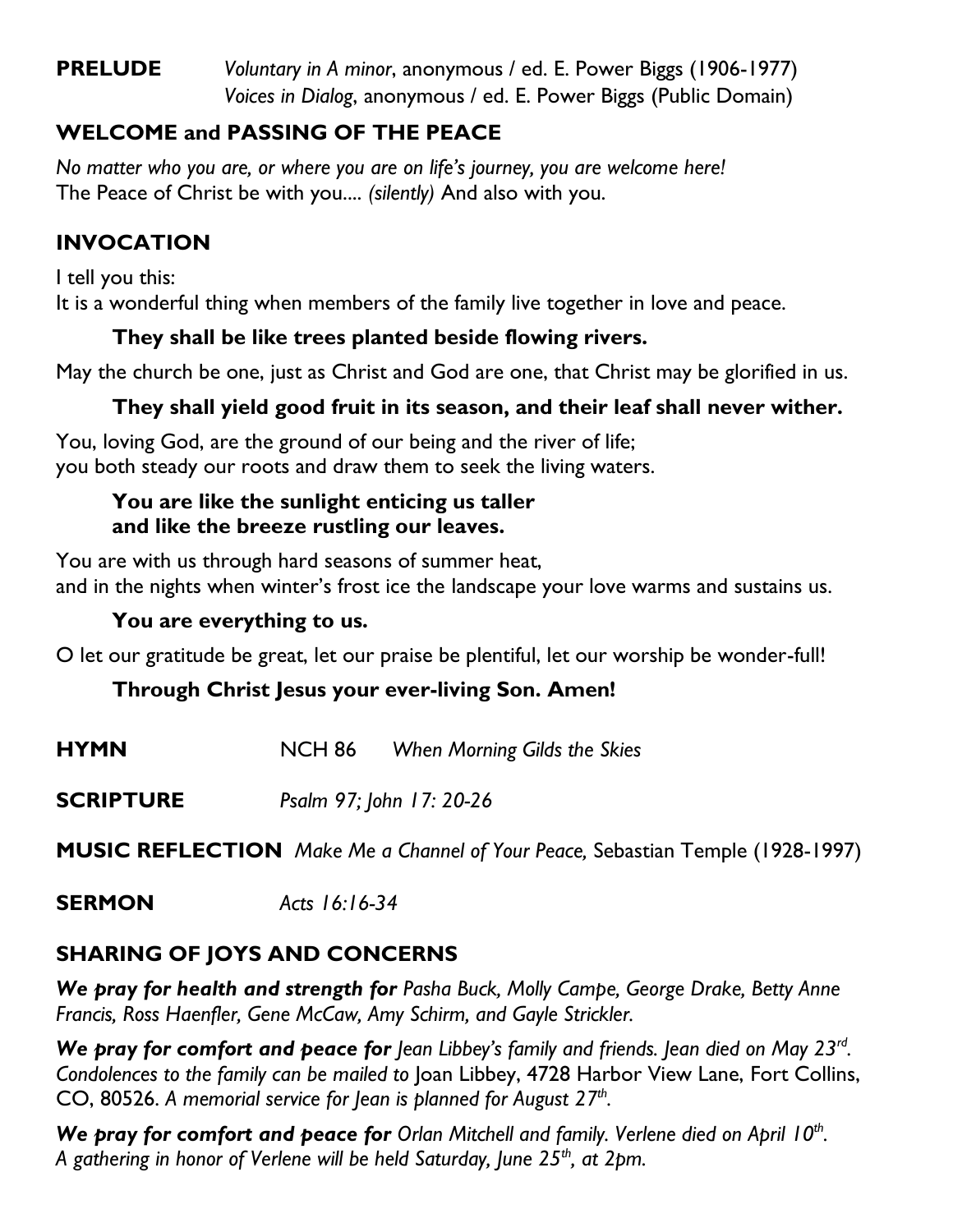#### **PASTORAL PRAYER**

Holy God, a cloud of grief hangs heavy over our heads and we feel like we cannot breathe, so give us the strength to pray.

We raise my hands toward the sky and we lift my eyes to the hills which is where our help comes from. Lord, when the names of people who have been choked, shot and assaulted is too many to count we know that not one soul has been forgotten by mothers and fathers, sisters and brothers, cousins and friends.

They remember…

- …laughs and smiles,
- …dreams and struggles,
- …talents and personalities.

Now these beloved ones are gone.

God, how long must we listen to the cries and screams as blood stains the sidewalk? How many videos must we watch before we begin to see a change?

Help us, God. Help us. Help the people of Uvalde, TX. Help the people of Buffalo, NY. Help our nation. Help us examine ourselves. Help those of us who are sad and angry not to let these deaths be in vain.

We do not pray for vengeance, but we do thirst for justice AND reform. We hope for healing AND a right ordering of our national priorities. We long for the day when young people will live long enough to be old people, when elders will live all the days of their lives in peace and when and parents and grandchildren will not have to say 'good-bye' too soon.

Our hope is in you, God. Deliver us from all our fears. O God, come quickly to help us. O Lord, come quickly to save us.

In the name of the one who came that we might have life and have life more abundantly. Amen.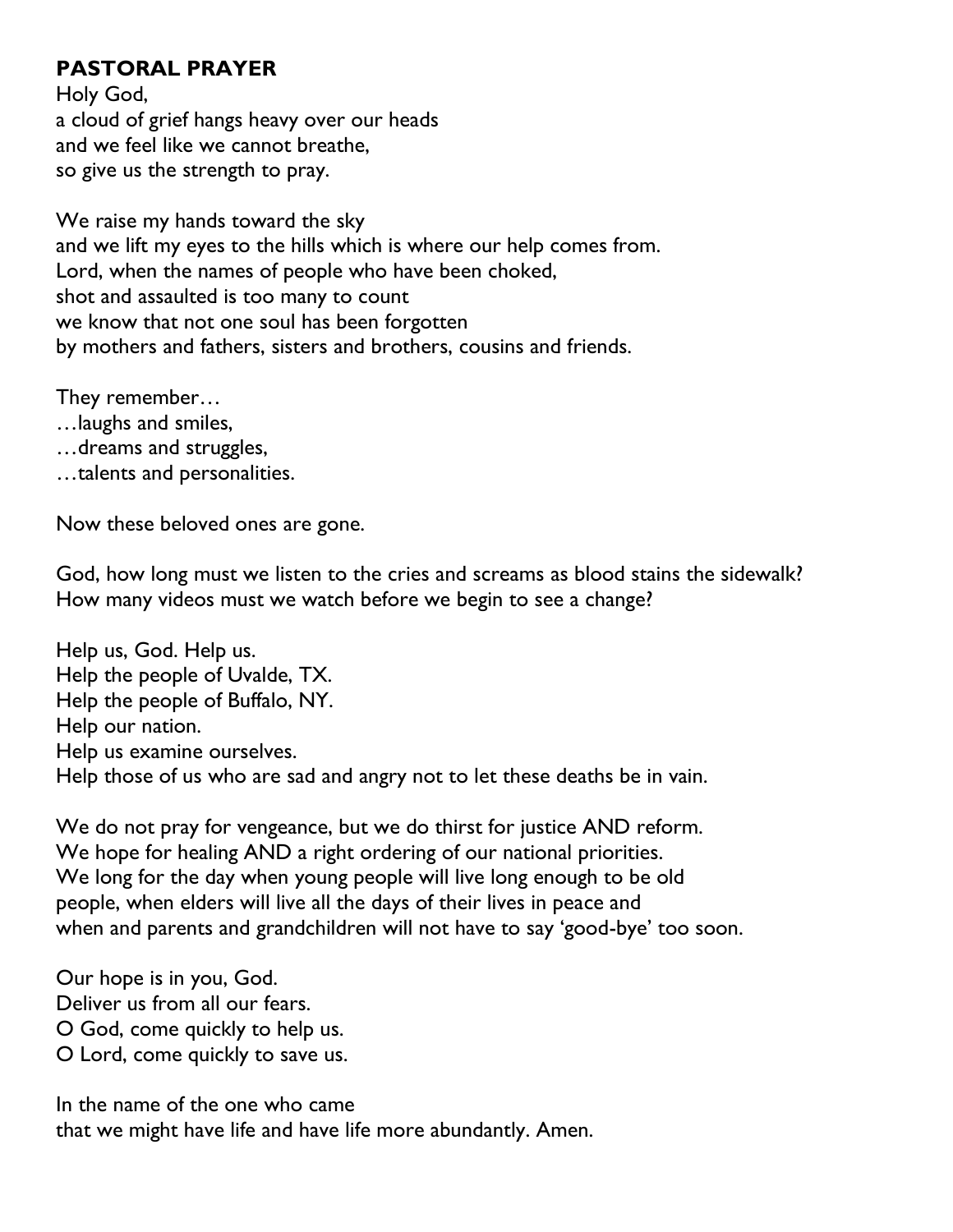## **LORD'S PRAYER** *(Inclusive Version)*

Blessed One, our Father and our Mother Holy is your name. May your love be enacted in the world. May your will be done on earth as in heaven. Give us today our daily bread And forgive us our sins as we forgive those who sin against us. Save us in the time of trial and deliver us from evil. For all that we do in your love, and all that your love brings to birth, and the fullness of love that will be are yours, now and forever. Amen.

# **GRATITUDE FOR OFFERING & DOXOLOGY**

Praise God from whom all blessings flow, Praise God all creatures here below Praise God above ye heavenly hosts, Creator, Christ, and Holy Ghost

**HYMN** NCH 484 *O Come to Me, You Weary*

# **BENEDICTION**

Go now in peace, for Christ has called you to live in peace among your siblings in Christ. Go now in courage, for Christ has called you from the places of your life to be agents of redemption and partners in healing. Go now in joy and thanksgiving, for Christ is our light! Go now as one body, to love and serve God as you love and serve the world!

**POSTLUDE** *Trumpet Tune in C Major*, Henry Purcell (1659-1695)

# **ANNOUNCEMENTS**

Please Join Us Pentecost Sunday, June 5<sup>th</sup> at 3pm for Henry's Ordination! UCC's Strengthen the Church Offering is also coming up on Sunday, June  $5<sup>th</sup>$ .

#### **Worship Resources:**

Invocation ~ written by Bruce Prewer, and posted on Bruce Prewer's Homepage. <http://www.bruceprewer.com/> Pastoral Prayer  $\sim \sim$  Adapted from a prayer written by Rev. Prince Rivers, senior pastor of Union Baptist Church in Durham, Salem. Posted on the Transforming Center website.<https://transformingcenter.org/2016/07/prayer-lament-breathe/> Lord's Prayer ~ Copyright © 2003 Richard D. McCall. Posted on the [Worship Well](http://www.theworshipwell.org/pdf/WOR_McCall3.pdf) website. Benediction ~ by Rev. Elizabeth Dilley; posted on UCC's *Worship Ways* site.<http://www.ucc.org/worship/worship-ways/>